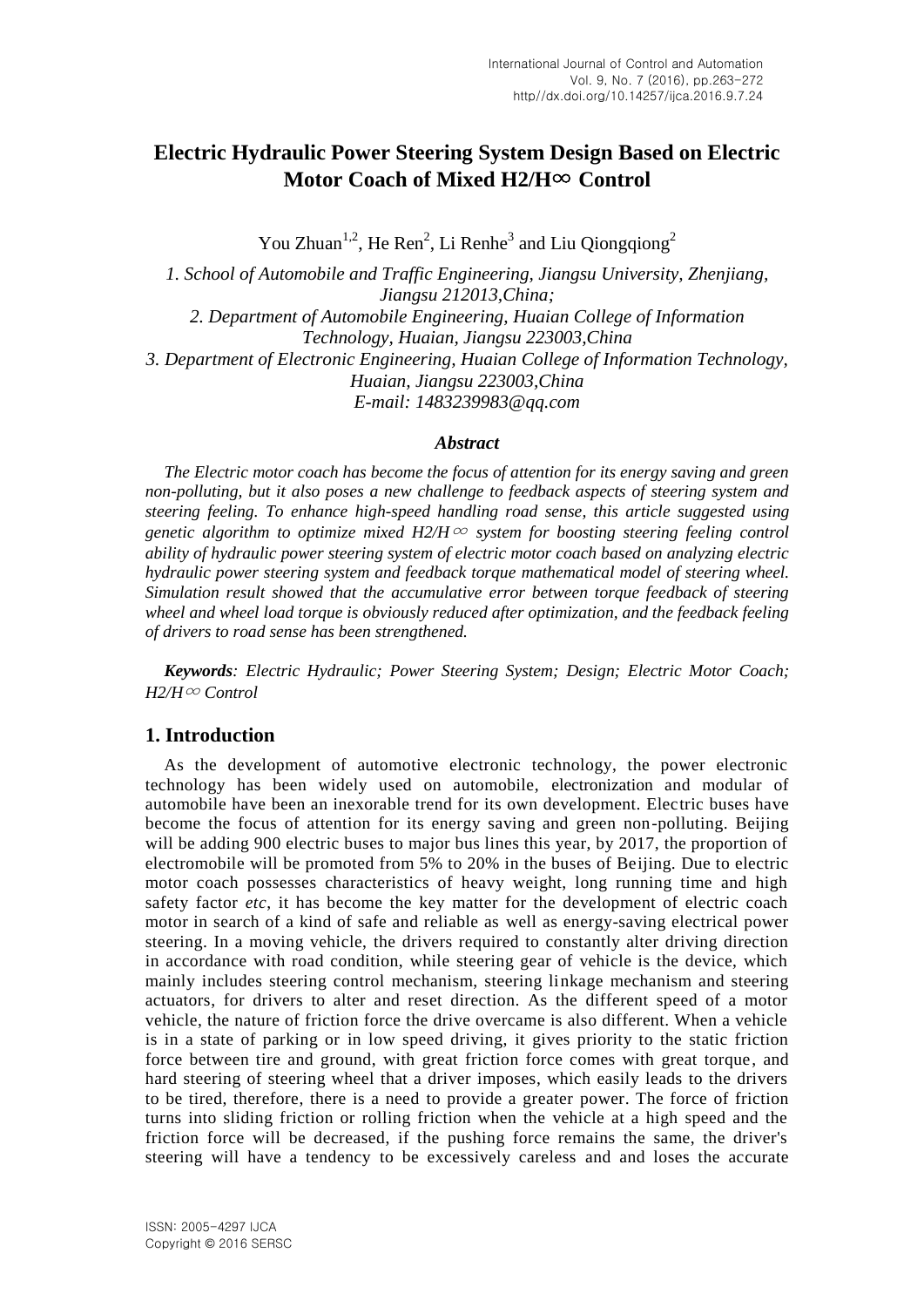judgement to road conditions, namely loses road sense, which will make an impact on traffic safety to drivers. This article analyzed the effect of related design parameters of electric hydraulic power steering system on dynamic behavior of reverse disc feedback torque, came up with optimum design method of system parameter based on optimized road sense and optimized road sense system by using mixed  $H_2/H_\infty$  control system of genetic algorithm optimizing.

# **2. Principles of Electric Hydraulic Power Steering System**

# **2.1. EHPS Principle**

Set electric hydraulic power steering system of Mark YS6120DG pure electric bus in Jiangsu Jiangyin Changlong Vehicles Co. , Ltd. an example to carry out the study, the tire of this type of electric bus is Michelin XZUS (tubeless), the standard is 275/70R22.5, steering gear is Shashi Jiulong power steering gear D56, transmission ratio is 23, no-load quality is 11,000 kg, matched battery quality is 1,500 kg, full load quality is 18,500 kg and the length of it is 6.1 meter. The EHPS system mainly comprises steering wheel, steering column, steering gear box, oil tank, controller, oil hydraulic pump, electric machine, vehicle speed sensor and steering wheel angular velocity sensor *etc*. The structure diagram as shown in Figure 1



**Figure 1. EHPS Structure Diagram**

The Electronic control unit (ECU) of steering system is the same as ECU of electronic control fuel injection system (EFI), both are connected networking with CAN data bus, which may make a comprehensive share signal and conduct their respective control. Based on various demand, when steering situation is altering, it will output different current value to adjust and control oil pressure and flux output by electric pump. The oil pump of EHPS is driven by continuous current dynamo, the revolving speed will be altered when changing drive current, with different current value to drive electrical machine and oil pump as the need of pump oil based on diverse situation when in steering. The pressure-limiting valve on pump case is used to protect from overvoltage. The maximum flow of it is 8~12L/min; full oil pressure is no lower than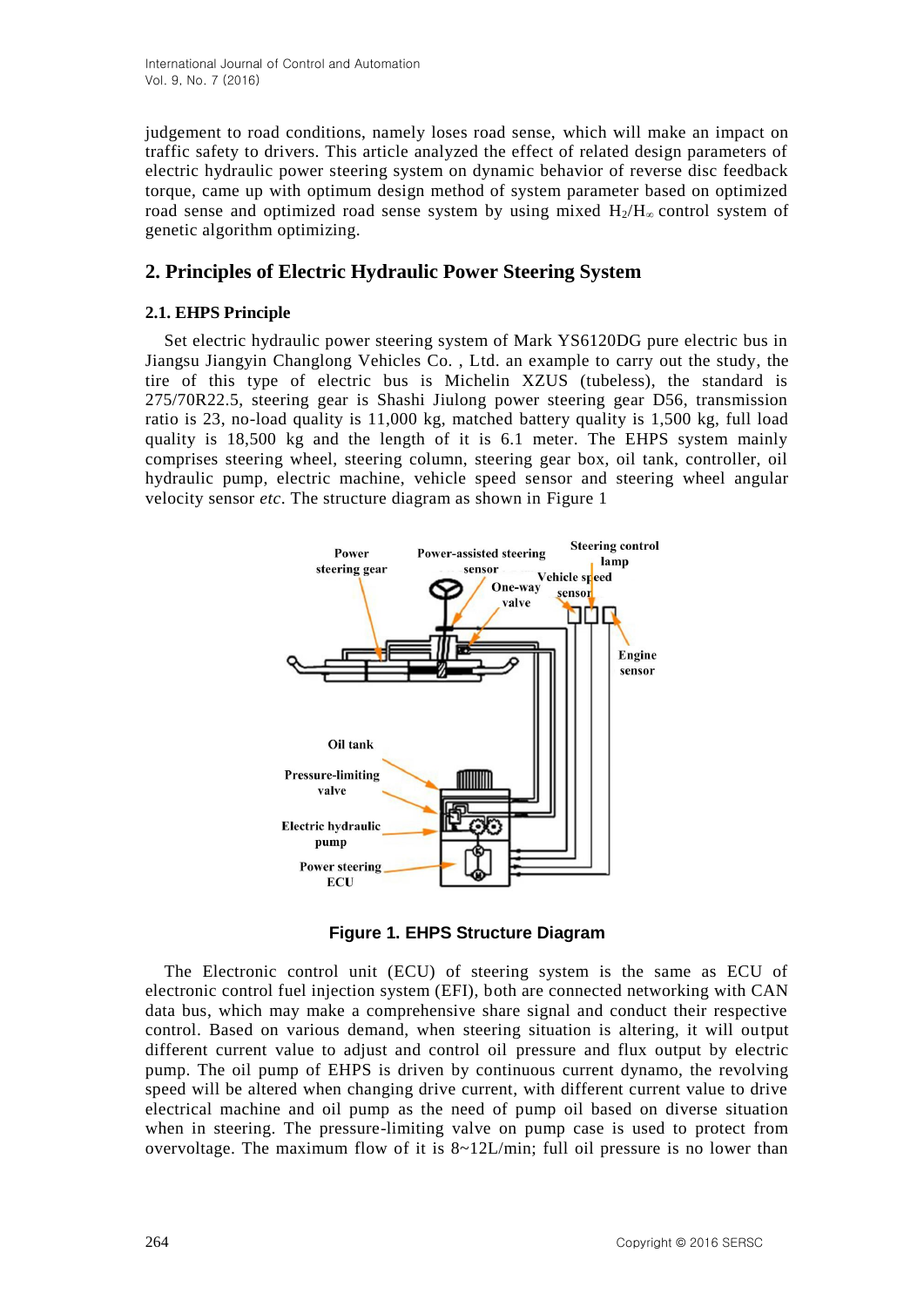6MPa. The steering wheel almost remains motionless when a vehicle is in a state of straight driving, electric oil pump remains rotating as a lower revolving speed, hydraulic oil flow back to oil tank through control valve, working principle of it as shown in Figure 2.



**Figure 2. Working Principle Diagram of EHPS** 

# **2.2. Steering Road Sense**

EHPS takes angular speed, travel speed and engine speed as main signal, ECU will ensure the size of pushing force provided according to the up and down of travel speed, namely provide relevant hydraulic pressure by controlling revolving speed of electric hydraulic pump, only when input signal meets the needs of steering wheel is out of inbetween position as well as the revolving speed of engine is greater than 0. With low travel speed comes with higher hydraulic oil flow, the control flow of it as shown in Figure 3. Therefore, the system may provide a rather major pushing force when a vehicle is triggered or in low speed driving to make steering more easier; when the travel speed is going up, the system will keep a favorable road sense by reducing pushing force provided to make a driver won't feel the vehicle is light as a feather. EHPS will immediately enter into emergency operation mode designed, which it still remains functions of mechanical steering, in advance when there's a problem in angular velocity transducer of steering wheel or abnormal condition of system cased by other reasons, however, the steering becomes extremely heavy because of the lack of power.



**Figure 3. Control Flow of EHPS**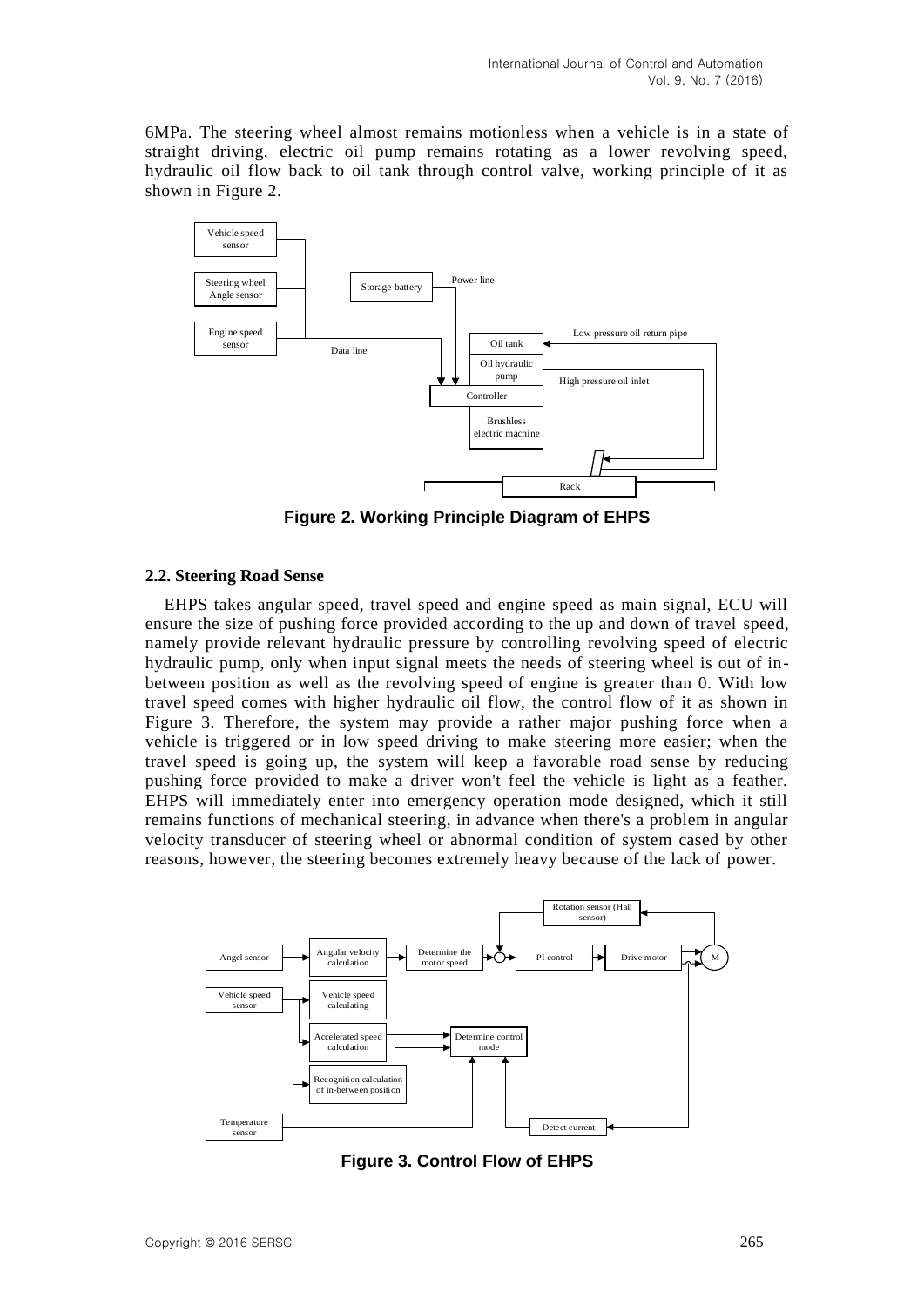International Journal of Control and Automation Vol. 9, No. 7 (2016)

The feedback effect of vehicle wheel and steering mechanism makes the drivers feel the acting force of pavement to vehicle, namely steering feeling. However, not all of vehicles to requirements of road sense are the same. The drives need to grasp information of road surface, which requires higher road sense, accurately when vehicles are frequently running on highway due to ensuring the safety of drivers. in contrast, owing to travel speed is limited, the running vehicles on congested roads of big cities requires a higher steering portability and no higher demands for road sense.

## **3. Analysis of Mathematical Model of Steering Wheel Torque Feedback**

## **3.1. Analysis of Hydraulic Damping Coefficient**

Piston motion of hydraulic cylinder piston cases alteration of valve port flow of rotary valve, leads to transformation of hydraulic pressure value of booster and the variation quantity alters as the transformation of hydraulic cylinder piston velocity of booster, which are featured with kinetic damping. As shown in Figure 4, the flow goes through throttle valve port can be calculated with flow formula of pipe orifice:

$$
Q = C_d A \sqrt{\frac{2}{\rho} \Delta P} \tag{1}
$$

Where,  $Q$  is hydraulic oil flow,  $C_d$  is flow coefficient of valve port, A is flow passage area of regulator orifice of rotary valve,  $\Delta P$  is differential pressure of both ends of regulator orifice and  $\rho$  is density of hydraulic oil.



#### **Figure 4. Partial Structure Diagram of Cross-Sectional Area of Rotary Valve**

The symmetry of rotary valve structure suggested that the pressure value of left chamber of hydraulic cylinder is

$$
P_1 = \frac{(Q_{s0} - 0.5S_A x)^2}{C_d^2 [A_0 - \omega R(\delta_h - i\delta_\omega)]^2}
$$
(2)

Where:  $Q_{s0}$  is half oil hydraulic pump flow;  $S_A$  is net sectional area of piston;  $A_0$  is initial area of valve port;  $\omega$  is width of valve port; R is radius of valve element and x is movement speed of piston. In knuckle mechanic, the movement speed of piston and steering speed of steering wheel have a linear relationship, the relationship between the two is

$$
x = \delta_{\omega} l_p \tag{3}
$$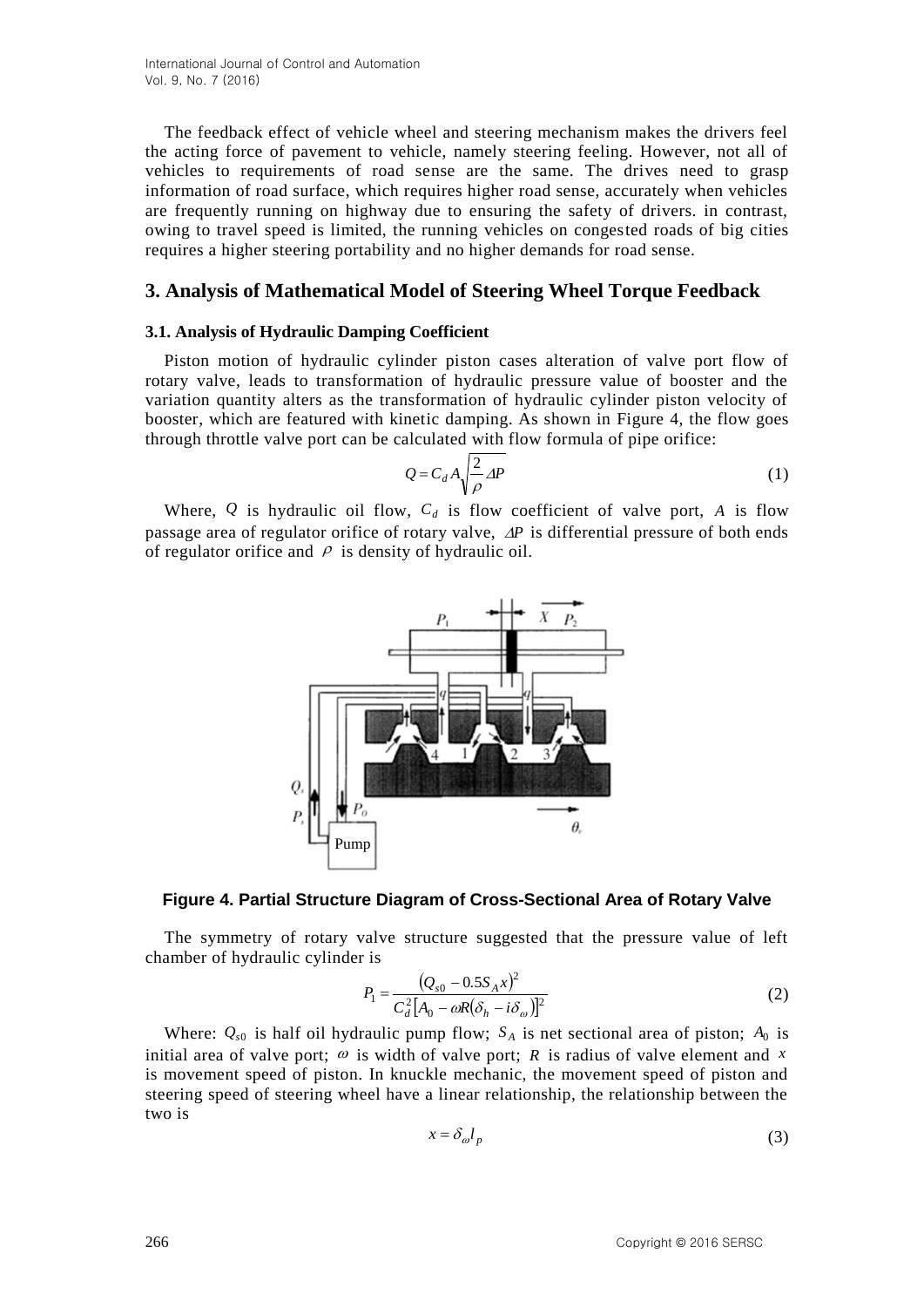Where,  $l_p$  is steering tie rod versus arm of force of steering master pin. The relationship between steering wheel torque and deformation of torsion bar is

$$
M_{so} = k_h(\delta_h - i\delta_\omega) \tag{4}
$$

From (2)- (4), we may calculate the pressure value of left and right chamber of hydraulic cylinder is:

$$
\begin{cases}\nP_1 = \frac{(Q_{s0} - 0.5S_A \delta_w l_p)^2}{C_d^2 [A_0 + wRM_{sw} / k_h]^2} \\
P_2 = \frac{(Q_{s0} - 0.5S_A \delta_w l_p)^2}{C_d^2 [A_0 - wRM_{sw} / k_h]^2}\n\end{cases} \tag{5}
$$

The power value of hydraulic cylinder is arithmetic product of left and right pressure difference and active area of piston:

$$
\mathbf{F}_{\text{zhuli}} = (P_2 - P_1) \cdot \mathbf{S}_A \tag{6}
$$

Unfold equation (5) near the equilibrium point with linearization as variable of steering angular velocity of vehicle wheel, then

$$
F_{\text{zhuli}} = (P_{10} - P_{20})S_A - P_{s0}S_A^2 \delta_w l_p / Q_{s0}
$$
\n<sup>(7)</sup>

In the equation:  $P_{10}$  and  $P_{20}$  are pressure values of left and right chamber of hydraulic cylinder when steering angular velocity of vehicle wheel x is zero (steady-state condition);  $P_{s0}$  is pressure value of hydraulic cylinder outlet when steering angular velocity of vehicle wheel is zero. Equation (7) showed that the alteration of power torque value of wheel steering has a linear scale with steering angular velocity of vehicle wheel, Hydraulic damping coefficient can be denoted as:

$$
b_t = P_{s0} S_A^2 l_p^2 / Q_{s0}
$$
 (8)

From the above, hydraulic damping coefficient is related to steering wheel torque, rigidity of torsion bar, valve port parameters, active area of hydraulic cylinder and flow of oil hydraulic pump.

## **3.2. Analysis of Hydraulic Power Coefficient**

If hydraulic power torque is ensured under a certain of setting travel speed condition, then

$$
M_{\text{liju}} = l_p S_A (P_1 - P_2) \tag{9}
$$

Where,  $P_s$  is pressure difference of both ends of hydraulic cylinder,  $M_{liju}$  is power torque. Take equation  $(4)$  and  $(5)$  into  $(9)$ , then

$$
C_f = \frac{2Q_{s0}^2 \omega R l_p S_A}{C_d^2 k_h i} \left( \frac{1}{\left( A_0 - w R M_{sw} / k_h \right)^3} + \frac{1}{\left( A_0 + w R M_{sw} / k_h \right)^3} \right) \tag{10}
$$

From equation (10), hydraulic power coefficient is also related to steering wheel torque, rigidity of torsion bar, valve port parameters, active area of hydraulic cylinder and flow of oil hydraulic pump.

#### **3.3. Damping Ratio Analysis of Hydraulic Power System**

For regular second-order dynamic systems, the dynamic response of it has close relationship with damping coefficient of system, vibration of output will be enlarged when damping coefficient is minor, and output response will be slow when damping coefficient is big, both of these two conditions are undesirable for vehicle steering system. It can be seen that system damp between 0.4 to 0.8 is relatively appropriate from control theory. To analyze damping ratio of transfer function of steering wheel torque feedback for different working conditions, the damping ration of some example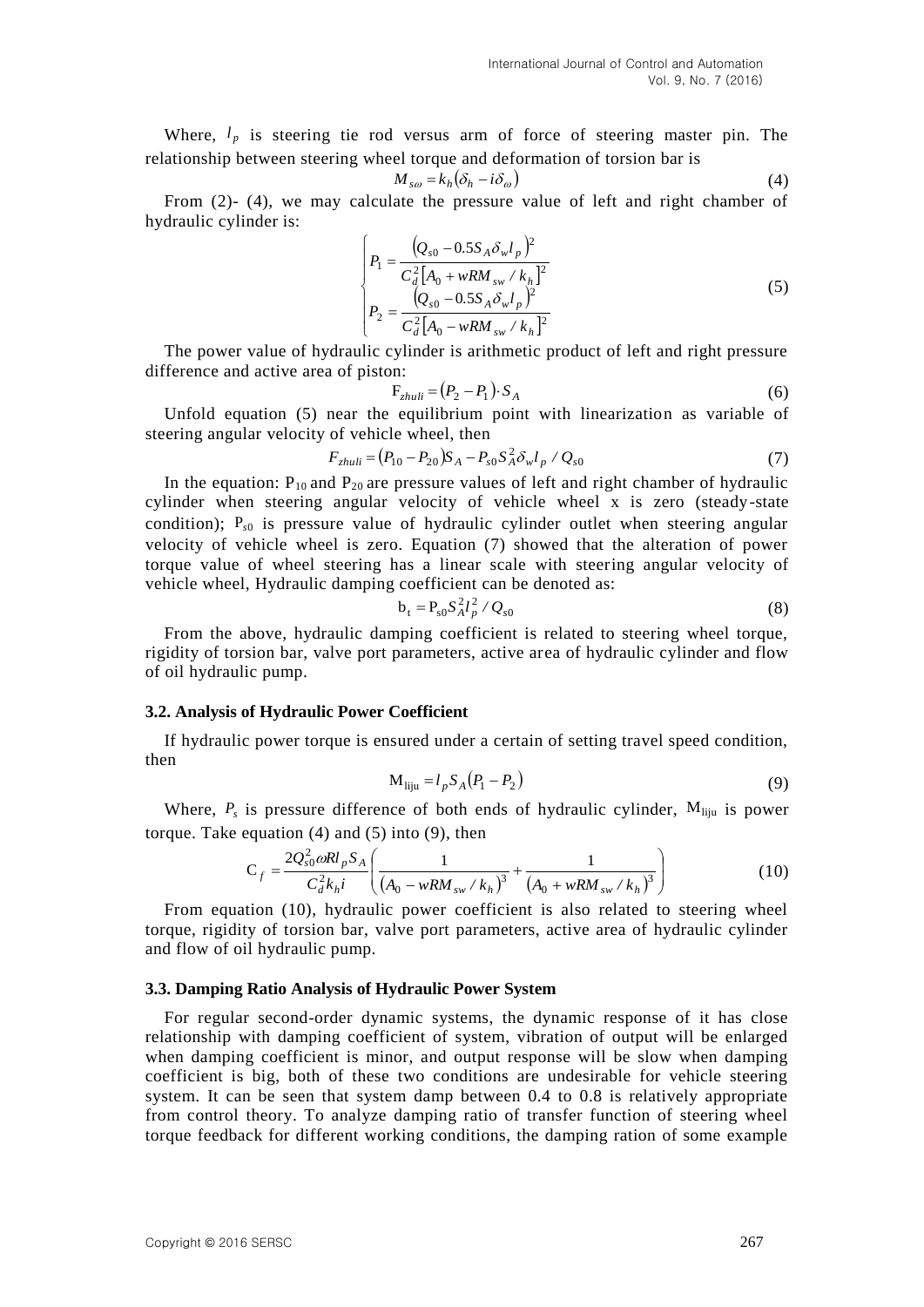system under the condition of different flow rate and different steering wheel torque is calculated in this article, a relative damping ratio of system is calculated with (11).

$$
\xi = \frac{\frac{b+b_t}{k_h i^2 + C_f k_h i^2}}{2\sqrt{\frac{J_w}{k_h i^2 + C_f k_h i^2}}}
$$
(11)

It can be seen that the variation range of damping ration of hydraulic power steering system is rather larger and it has a great impact on facticity of steering wheel torque feedback. How to make the vehicle is provided with favorable dynamic highway feeling is one of design objectives of electric hydraulic power steering system.

# **4. Mixed H2/H∞ Controller Design Optimized Based on Genetic Algorithm**

## **4.1. Overview of Control System**

The block diagram of mixed  $H_2/H_{\infty}$  control as shown in Figure 5, of which K(s) is controller, G(s) is controlled object, w is external input signal including reference input signal, sensor noise and interference signal, u is output control signal, y is measurement signal,  $Z_2$  and  $Z_{\infty}$  is output evaluation signal including tracking error and actuator output and regulating error, equation of state as shown in equation (12).

$$
\begin{cases}\nx = Ax + B_1w + B_{2u} \\
z_{\infty} = C_{1\infty}x + D_{1\infty1}w + D_{1\infty2}u \\
z_2 = C_{12}x + D_{121}w + D_{122}u\n\end{cases}
$$
\n(12)

**Figure 5. Structure Diagram of System Control**

#### **4.2. Design of Mixed H2/H**∞ **Control**

Translate  $H_{\infty}$  issue into linear matrix inequality and solve it with an equation, the controller can be calculated with relatively direct matrix manipulation, there is no restrictions to system model, as to system shown in Figure 5, the inequation (13) is established when and only when there exists a symmetric positive definite matrix x and matrix w.

$$
\begin{bmatrix} AX + B_{2w} + (AX + B_{2w})^{T} & B_{1} & (C_{1\infty}X + D_{1\infty 2}w) \\ B_{1}^{T} & -I & D_{1\infty 1}^{T} \\ C_{1\infty}X + D_{1\infty 2}w & D_{1\infty 1} & -I \end{bmatrix} < 0
$$
 (13)

Then  $u = w^* (x^*)^{-1} x$  is a H<sub>∞</sub> controller of state feedback of system shown in Figure 5. Multiply coefficient matrix in the model by appropriate constant, respectively, which may make closed-loop system is provided with a given  $H_{\infty}$  performance  $\gamma_{\infty}$ , namely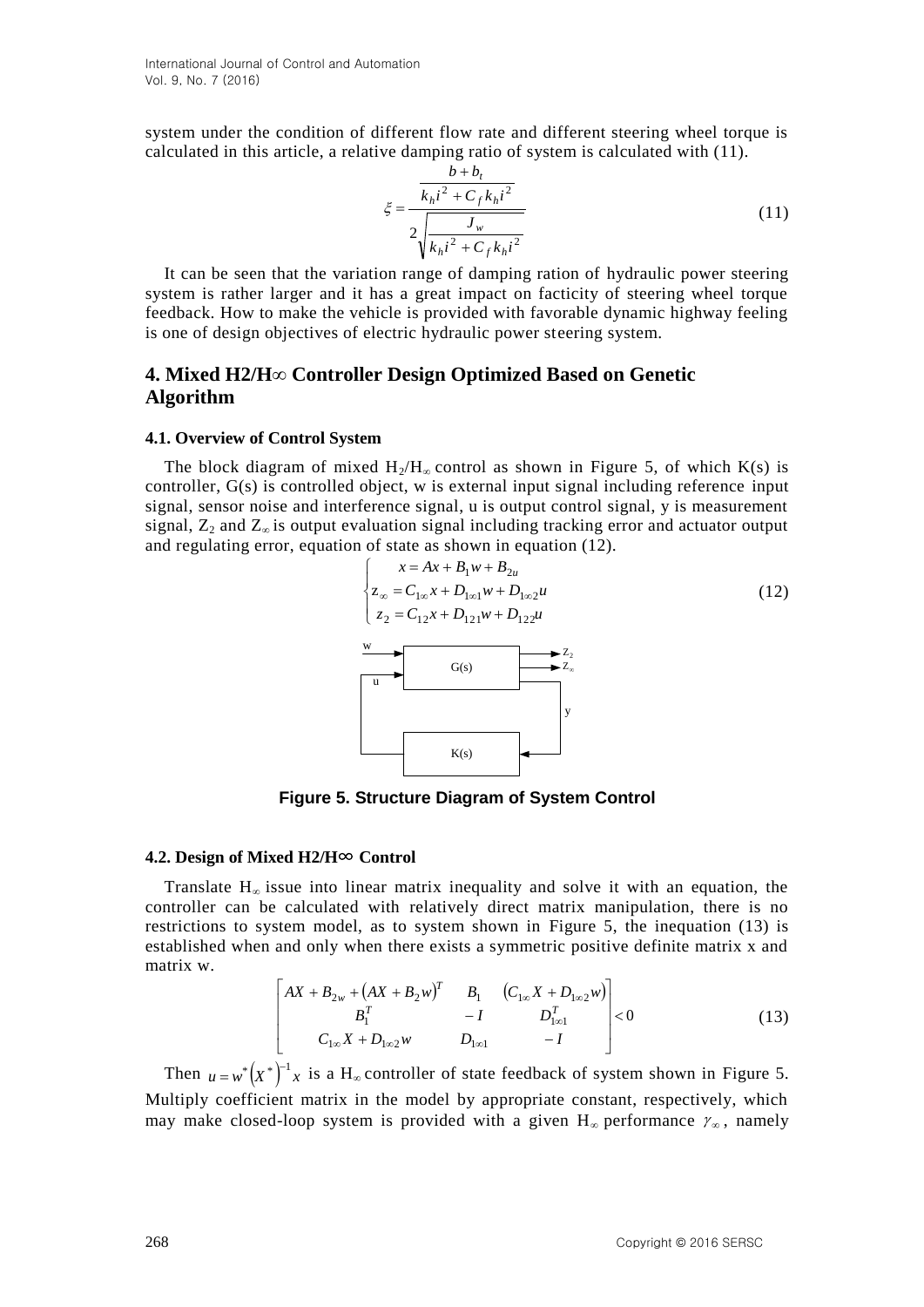. The controller of  $\gamma_{\infty}$  which possesses H<sub>∞</sub> performance is an optimized H<sub>∞</sub> controller for  $\gamma_{\infty}$  of the system.

 $H_2$  performance is provided with eminent performance quality,  $H_2$  norm of transfer function matrix represents steady-state output covariance when system is simulated by white noise input signal, therefore, with small norm of  $H_2$  comes with small random jamming of system. Design a state feedback control  $u = Kx$ , then  $H_2$  performance of the system can be donated as shown in equation (14).

$$
\begin{cases}\n x = (A + B_2 K)x + B_1 w \\
 z_2 = (C_{12} + D_{122} K)x + D_{121} w\n\end{cases}
$$
\n(14)

Closed loop transfer function as shown in equation (15).

$$
T_{w_{z_2}}(s) = (C_{12} + D_{122}K)(sI - A - B_2K)^{-1}B_1 + D_{121}
$$
\n(15)

 $H<sub>2</sub>$  norm of the coefficient is:

$$
\|T_{w_{z_2}}\|_2 = Trace \bigg[ \frac{1}{2\pi} \int_{-\infty}^{+\infty} T(jw) T^*(jw) dw \bigg]^{0.5}
$$
 (16)

# **4.3. Mixed H2/H**∞ **Controlled Optimized by Genetic Algorithm**

Genetic algorithm is a kind of randomized search algorithm imitating biological natural selection and natural genetic mechanism, the process of applying it to mixed  $H_2/H_{\infty}$  controller is:

(1) Coding: the control rate of controller obtained from  $H_{\infty}$  performance is encoded to constitute individual P.

Initial group setting: different  $\gamma_{\infty}$  optimized controller is obtained by adjusting  $\gamma_{\infty}$  of  $H_{\infty}$  performance, then obtains  $P_j$  ( $j = 1, 2, \dots, N$ ) of N individuals, the initial group is composed of N individuals.

Fitness function: as to mixed  $H_2/H_\infty$  issue in this article, the objective function is  $\varphi = \|T_{z_2 w}\|$ , take penalty function  $\epsilon \times \sum_{j=0,2}$ *j*=0,1  $\mathscr{E} \times \sum_{i=1}^{n} m_i$ , there are:

$$
m_j = \begin{cases} 0 & g_j \le \gamma_j \\ 1 & g_j > \gamma_j \end{cases}
$$
 (17)

Where  $m_j$  is penalty function of normalization,  $\varepsilon$  is penalty coefficient, the optimized fitness function of final genetic algorithm is

$$
f = M - \left(\varphi + \varepsilon \times \sum_{j=0,1} m_j\right) \tag{18}
$$

## **5. System Simulation**

 $\left|V_{\infty}\right|_{\infty} \leq \frac{1}{2}$ . The controller of  $Z_{\infty}$  which possesses H<sub>a</sub> performance is an optimized<br>controller for  $z$ , of the system.<br>Thereforements is provided with emiterate performance unitarity. II<sub>2</sub> parton di Establish a model according to steering gear ZF8098 of YS6120DG pure electric bus and optimize simulation calculating, the major parameter of ZF8098 steering gear as shown Table 1. Set driving situation as highway 100km/h, lateral acceleration is 0.2 steering situation (median driving condition is in common use on highway ), total aligning torque of turning vehicle wheel is 144N·m, design the ideal steady state feedback torque of steering wheel as 2.5N·m, hydraulic power torque is 94N·m obtained from calculation. The result of system step response as shown in Figure 6, it can be seen that the accumulative error between steering wheel torque feedback of system and wheel load torque is significantly reduced after optimization, the feedback feeling of drivers to road sense is enhanced.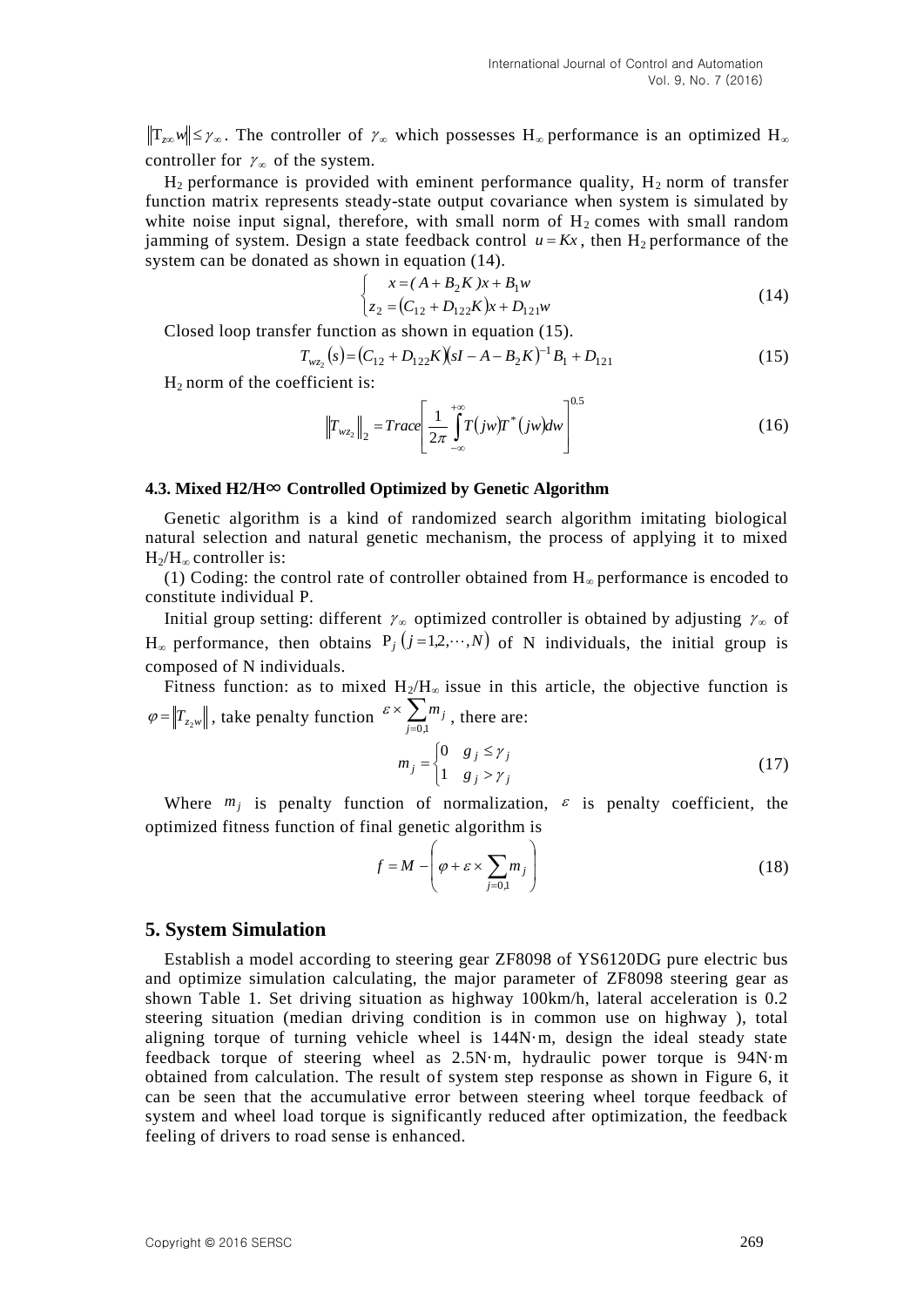| Steering wheel<br>diameter<br>(m)         | 0.5 | Transmission 22.21-<br>ratio | 26.21 | Input torque<br>(N.M)                   |     | Oil pump<br>8-12 volume<br>(L/min) | $16-22$  |
|-------------------------------------------|-----|------------------------------|-------|-----------------------------------------|-----|------------------------------------|----------|
| Power cylinder<br>diameter(mm)            | 117 | Tilt angle of<br>arm shaft   | ±47°  | Output<br>torque(N.M)                   |     | Center<br>5500 distance<br>(mm)    | 90       |
| Applicable front $8300$<br>axle-load (kg) |     | Total number<br>of coils     | 6.5   | Highest use of<br>oil pressure<br>(Mpa) | -15 | Piston<br>stroke<br>(mm)           | 38.925x2 |

**Table 1. Major Parameter of ZF8098 Steering Gear**



**Figure 6. The Result of System Step Response**

In order to illustrate optimized effect in an even better fashion, this article used simulation system of vehicle directional steering to make a input simulation calculation of impulsive load for unoptimized and optimized system., the simulation result as shown in Figure 7. Through comparison in partial enlarged graphic in the diagram, it can be seen that the response error of optimized system is superior to the one before optimization, which enhances highway steering sense quality of vehicles.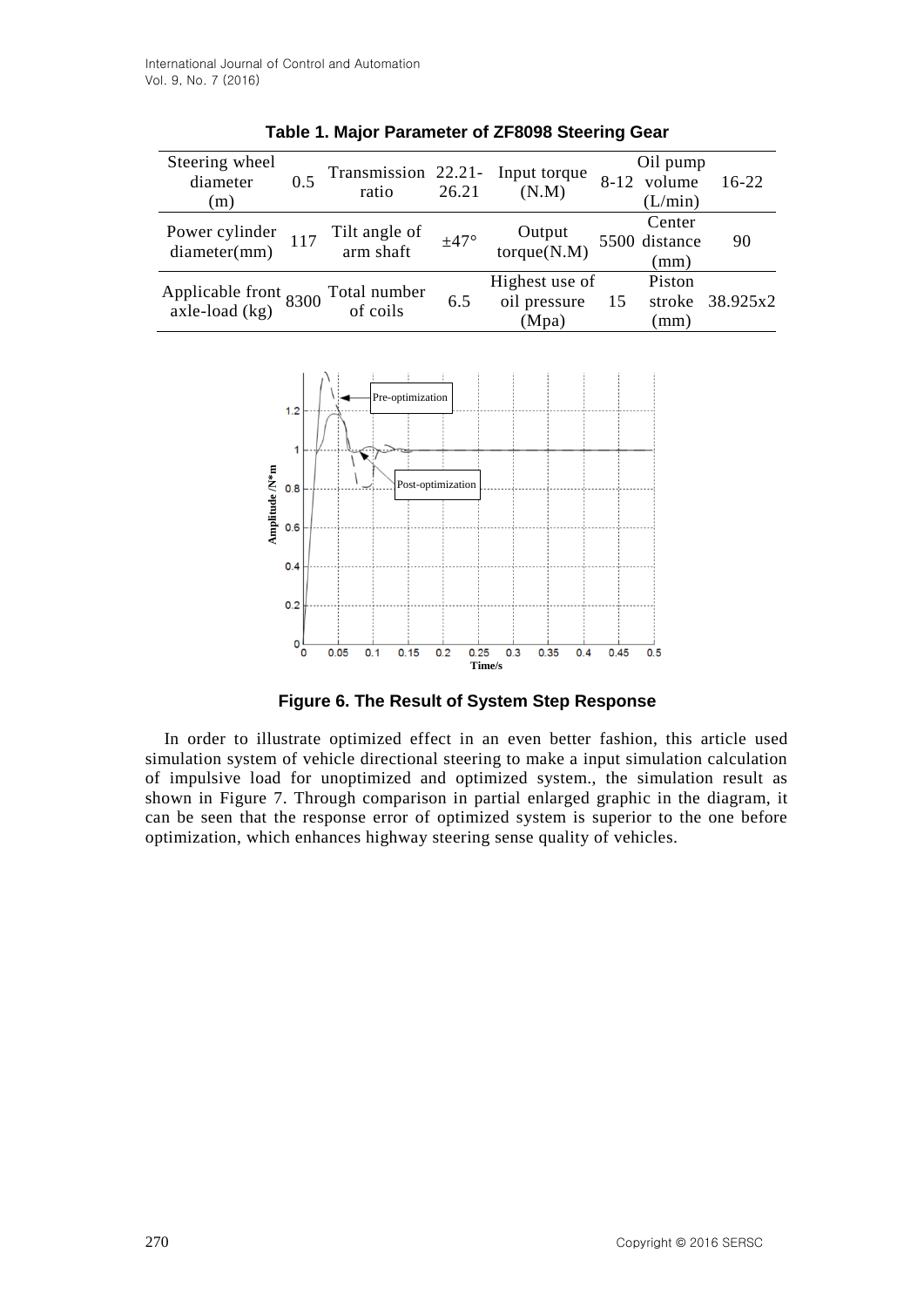

**Figure 7. Simulation Result of System Load Response**

# **6. Conclusion**

This article has presented that the hydraulic steering system parameter as an objective of optimal road sense feedback to optimizing method and model so as to enhance road sense of vehicle high speed handling based on the analysis of mathematical model of steering wheel torque feedback, and optimizing mixed H2/H $\infty$ control with genetic algorithm to enhance control ability of steering feeling for hydraulic power steering system of electric buses, an example of simulation calculation has been carried out in the end proving the accumulative error between steering wheel torque feedback of system and wheel load torque is significantly reduced after optimization, the feedback feeling of drivers to road sense is enhanced.

## **Acknowledgement**

The research is supported by Natural Science Fund project in Jiangsu Province(BK20131217), and Science and technology project in Huaian(HAG2013050)

# **References**

- [1] Z. Lv, A. Halawani and S. Feng, "Multimodal hand and foot gesture interaction for handheld devices", ACM Transactions on Multimedia Computing, Communications, and Applications (TOMM), vol. 11, no. 1s, **(2014)**, pp. 10.
- [2] X. Li, Z. Lv and J. Hu, "Traffic management and forecasting system based on 3d gis", Cluster, Cloud and Grid Computing (CCGrid), 2015 15th IEEE/ACM International Symposium on, **(2015)**,pp. 991-998.
- [3] S. Zhang and H. Jing, "Fast log-Gabor-based nonlocal means image denoising methods", Image Processing (ICIP), 2014 IEEE International Conference on. IEEE, **(2014)**, pp. 2724-2728.
- [4] J. He, Y. Geng and K. Pahlavan, "Toward Accurate Human Tracking: Modeling Time-of-Arrival for Wireless Wearable Sensors in Multipath Environment", IEEE Sensor Journal, vol. 14, no. 11, **(2014)**, pp. 3996-4006.
- [5] Z. Lv, A. Halawani and S. Fen, "Touch-less Interactive Augmented Reality Game on Vision Based Wearable Device", Personal and Ubiquitous Computing, vol. 19, no. 3, **(2015)**, pp.551-567.
- [6] G. Bao, L. Mi, Y. Geng, M. Zhou and K. Pahlavan, "A video-based speed estimation technique for localizing the wireless capsule endoscope inside gastrointestinal tract", 2014 36th Annual International Conference of the IEEE Engineering in Medicine and Biology Society (EMBC), Aug. **(2014)**.
- [7] D. Zeng and Y. Geng, "Content distribution mechanism in mobile P2P network", Journal of Networks, vol. 9, no. 5, **(2014)**, pp. 1229-1236.
- [8] W. Gu, Z. Lv and M. Hao, "Change detection method for remote sensing images based on an improved Markov random field", Multimedia Tools and Applications, **(2015)**, pp. 1-16.